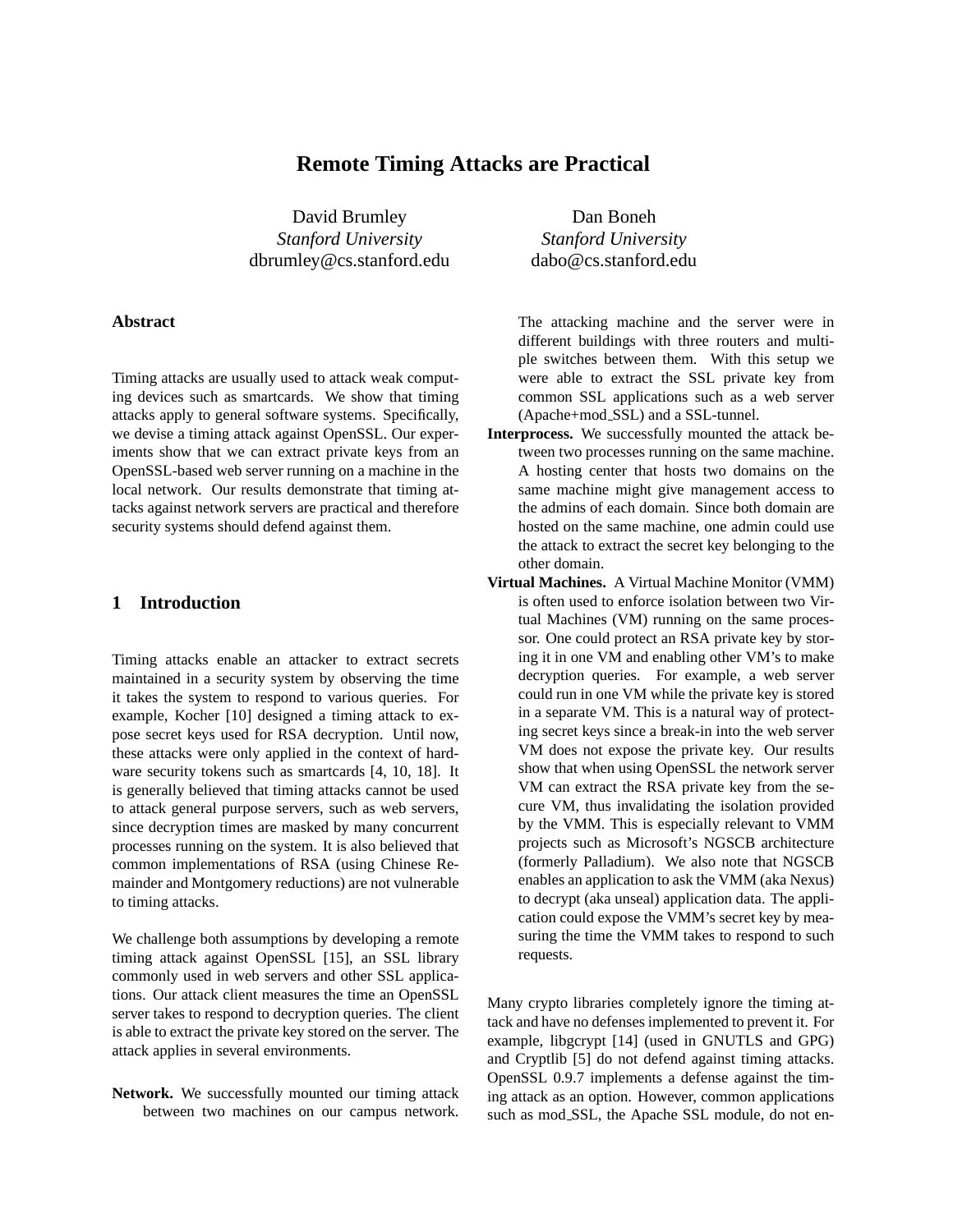able this option and are therefore vulnerable to the attack. These examples show that timing attacks are a largely ignored vulnerability in many crypto implementations. We hope the results of this paper will help convince developers to implement proper defenses (see Section 6). Interestingly, Mozilla's NSS crypto library properly defends against the timing attack. We note that most crypto acceleration cards also implement defenses against the timing attack. Consequently, network servers using these accelerator cards are not vulnerable.

We chose to tailor our timing attack to OpenSSL since it is the most widely used open source SSL library. The OpenSSL implementation of RSA is highly optimized using Chinese Remainder, Sliding Windows, Montgomery multiplication, and Karatsuba's algorithm. These optimizations cause both known timing attacks on RSA [10, 18] to fail in practice. Consequently, we had to devise a new timing attack based on [18, 19, 20, 21, 22] that is able to extract the private key from an OpenSSLbased server. As we will see, the performance of our attack varies with the exact environment in which it is applied. Even the exact compiler optimizations used to compile OpenSSL can make a big difference.

In Sections 2 and 3 we describe OpenSSL's implementation of RSA and the timing attack on OpenSSL. In Section 4 we discuss how these attacks apply to SSL. In Section 5 we describe the actual experiments we carried out. We show that using about a million queries we can remotely extract a 1024-bit RSA private key from an OpenSSL 0.9.7 server. The attack takes about two hours.

Timing attacks are related to a class of attacks called side-channel attacks. These include power analysis [9] and attacks based on electromagnetic radiation [16]. Unlike the timing attack, these extended side channel attacks require special equipment and physical access to the machine. In this paper we only focus on the timing attack. We also note that our attack targets the implementation of RSA decryption in OpenSSL. Our timing attack does not depend upon the RSA padding used in SSL and TLS.

### **2 OpenSSL's Implementation of RSA**

We begin by reviewing how OpenSSL implements RSA decryption. We only review the details needed for our attack. OpenSSL closely follows algorithms described in the Handbook of Applied Cryptography [11], where more information is available.

#### **2.1 OpenSSL Decryption**

At the heart of RSA decryption is a modular exponentiation  $m = c^d \mod N$  where  $N = pq$  is the RSA modulus,  $d$  is the private decryption exponent, and  $c$ is the ciphertext being decrypted. OpenSSL uses the Chinese Remainder Theorem (CRT) to perform this exponentiation. With Chinese remaindering, the function  $m = c<sup>d</sup>$  mod N is computed in two steps. First, evaluate  $m_1 = c^{d_1} \bmod p$  and  $m_2 = c^{d_2} \bmod q$  (here  $d_1$  and  $d_2$  are precomputed from d). Then, combine  $m_1$  and  $m_2$ using CRT to yield  $m$ .

RSA decryption with CRT gives up to a factor of four speedup, making it essential for competitive RSA implementations. RSA with CRT is not vulnerable to Kocher's original timing attack [10]. Nevertheless, since RSA with CRT uses the factors of  $N$ , a timing attack can expose these factors. Once the factorization of  $N$  is revealed it is easy to obtain the decryption key by computing  $d = e^{-1} \mod (p-1)(q-1)$ .

### **2.2 Exponentiation**

During an RSA decryption with CRT, OpenSSL computes  $c^{d_1} \bmod p$  and  $c^{d_2} \bmod q$ . Both computations are done using the same code. For simplicity we describe how OpenSSL computes  $g^d \bmod q$  for some  $g, d$ , and  $q$ .

The simplest algorithm for computing  $g^d \bmod q$  is *square and multiply*. The algorithm squares g approximately  $\log_2 d$  times, and performs approximately  $\frac{\log_2 d}{2}$ additional multiplications by  $g$ . After each step, the product is reduced modulo q.

OpenSSL uses an optimization of square and multiply called *sliding windows* exponentiation. When using sliding windows a block of bits (window) of  $d$  are processed at each iteration, where as simple square-andmultiply processes only one bit of  $d$  per iteration. Sliding windows requires pre-computing a multiplication table, which takes time proportional to  $2^{w-1}+1$  for a window of size  $w$ . Hence, there is an optimal window size that balances the time spent during precomputation vs. actual exponentiation. For a 1024-bit modulus OpenSSL uses a window size of five so that about five bits of the exponent d are processed in every iteration.

For our attack, the key fact about sliding windows is that during the algorithm there are many multiplications by  $g$ , where  $g$  is the input ciphertext. By querying on many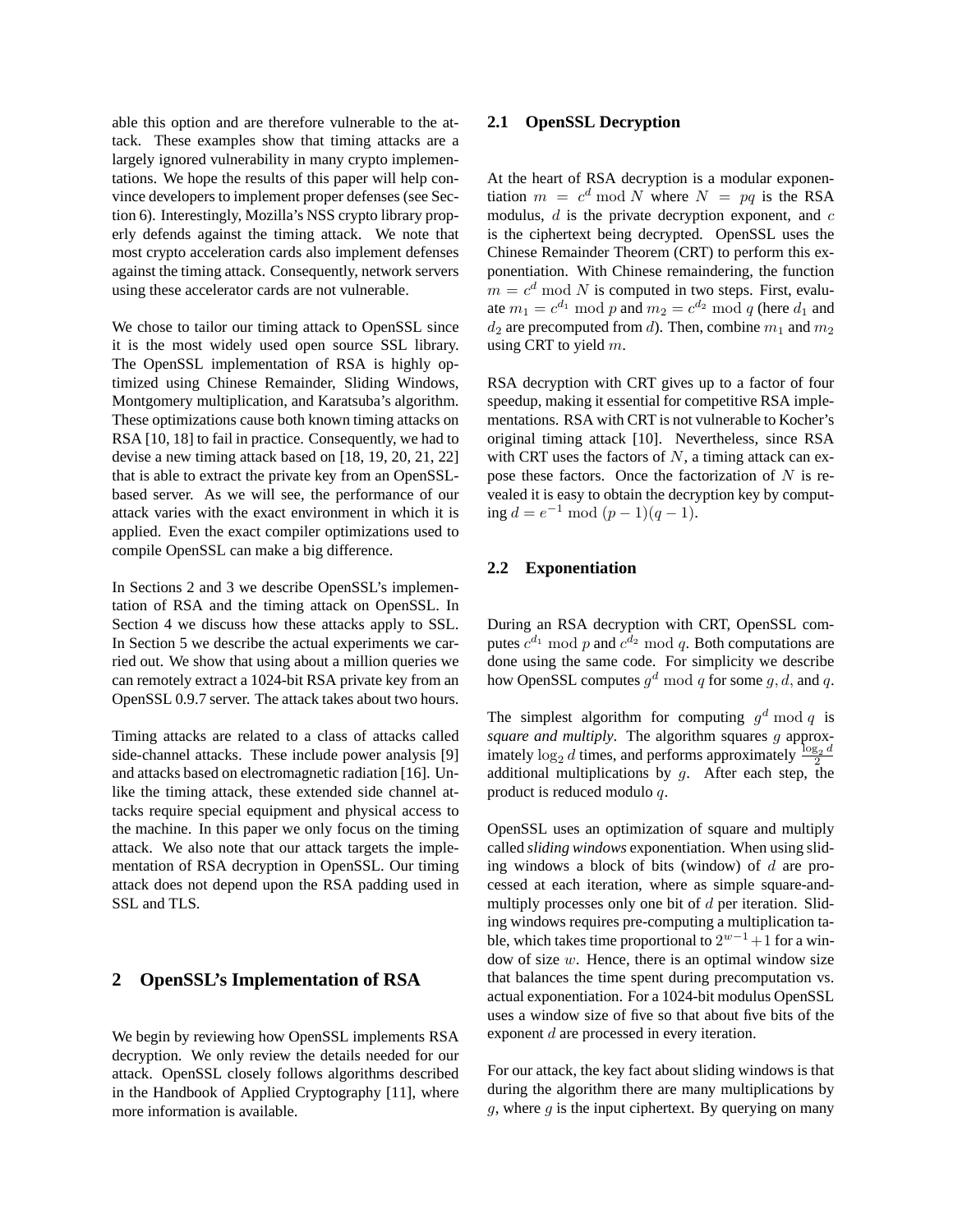inputs  $q$  the attacker can expose information about bits of the factor  $q$ . We note that a timing attack on sliding windows is much harder than a timing attack on squareand-multiply since there are far fewer multiplications by  $q$  in sliding windows. As we will see, we had to adapt our techniques to handle sliding windows exponentiation used in OpenSSL.

### **2.3 Montgomery Reduction**

The sliding windows exponentiation algorithm performs a modular multiplication at every step. Given two integers  $x, y$ , computing  $xy \mod q$  is done by first multiplying the integers  $x * y$  and then reducing the result modulo q. Later we will see each reduction also requires a few additional multiplications. We first briefly describe OpenSSL's modular reduction method and then describe its integer multiplication algorithm.

Naively, a reduction modulo  $q$  is done via multiprecision division and returning the remainder. This is quite expensive. In 1985 Peter Montgomery discovered a method for implementing a reduction modulo  $q$  using a series of operations efficient in hardware and software [13].

Montgomery reduction transforms a reduction modulo  $q$  into a reduction modulo some power of 2 denoted by R. A reduction modulo a power of 2 is faster than a reduction modulo  $q$  as many arithmetic operations can be implemented directly in hardware. However, in order to use Montgomery reduction all variables must first be put into Montgomery form. The Montgomery form of number x is simply  $xR \mod q$ . To multiply two numbers a and b in Montgomery form we do the following. First, compute their product as integers:  $aR*bR = cR^2$ . Then, use the fast Montgomery reduction algorithm to compute  $cR^2 * R^{-1} = cR \mod q$ . Note that the result  $cR \mod q$  is in Montgomery form, and thus can be directly used in subsequent Montgomery operations. At the end of the exponentiation algorithm the output is put back into standard (non-Montgomery) form by multiplying it by  $R^{-1}$  mod q. For our attack, it is equivalent to use R and  $R^{-1}$  mod N, which are public.

Hence, for the small penalty of converting the input  $q$  to Montgomery form, a large gain is achieved during modular reduction. With typical RSA parameters the gain from Montgomery reduction outweighs the cost of initially putting numbers in Montgomery form and converting back at the end of the algorithm.



Figure 1: Number of extra reductions in a Montgomery reduction as a function (equation 1) of the input  $q$ .

The key relevant fact about a Montgomery reduction is at the end of the reduction one checks if the output  $cR$ is greater than  $q$ . If so, one subtracts  $q$  from the output, to ensure that the output  $cR$  is in the range  $[0, q)$ . This extra step is called an *extra reduction* and causes a timing difference for different inputs. Schindler noticed that the probability of an extra reduction during an exponentiation  $g^d \mod q$  is proportional to how close g is to  $q$  [18]. Schindler showed that the probability for an extra reduction is:

$$
Pr[\text{Extra Reduction}] = \frac{g \mod q}{2R} \qquad (1)
$$

Consequently, as  $q$  approaches either factor  $p$  or  $q$  from below, the number of extra reductions during the exponentiation algorithm greatly increases. At exact multiples of  $p$  or  $q$ , the number of extra reductions drops dramatically. Figure 1 shows this relationship, with the discontinuities appearing at multiples of  $p$  and  $q$ . By detecting timing differences that result from extra reductions we can tell how close  $g$  is to a multiple of one of the factors.

#### **2.4 Multiplication Routines**

RSA operations, including those using Montgomery's method, must make use of a multi-precision integer multiplication routine. OpenSSL implements two multiplication routines: Karatsuba (sometimes called recursive) and "normal". Multi-precision libraries represent large integers as a sequence of words. OpenSSL uses Karatsuba multiplication when multiplying two numbers with an equal number of words. Karatsuba multiplication takes time  $O(n^{\log_2 3})$  which is  $O(n^{1.58})$ . OpenSSL uses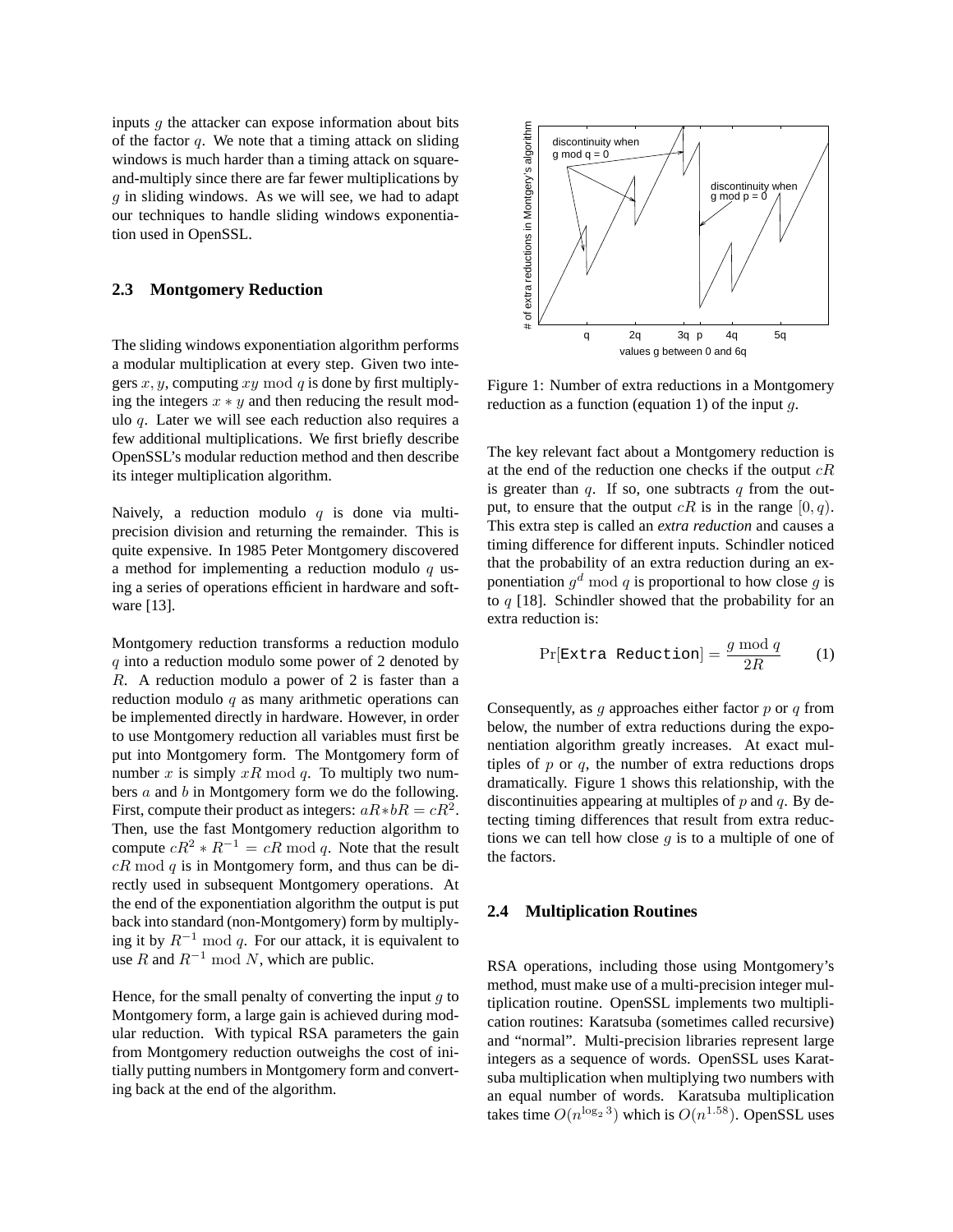normal multiplication, which runs in time  $O(nm)$ , when multiplying two numbers with an unequal number of words of size n and m. Hence, for numbers that are approximately the same size (i.e.  $n$  is close to  $m$ ) normal multiplication takes quadratic time.

Thus, OpenSSL's integer multiplication routine leaks important timing information. Since Karatsuba is typically faster, multiplication of two unequal size words takes longer than multiplication of two equal size words. Time measurements will reveal how frequently the operands given to the multiplication routine have the same length. We use this fact in the timing attack on OpenSSL.

In both algorithms, multiplication is ultimately done on individual words. The underlying word multiplication algorithm dominates the total time for a decryption. For example, in OpenSSL the underlying word multiplication routine typically takes  $30\% - 40\%$  of the total runtime. The time to multiply individual words depends on the number of bits per word. As we will see in experiment 3 the exact architecture on which OpenSSL runs has an impact on timing measurements used for the attack. In our experiments the word size was 32 bits.

# **2.5 Comparison of Timing Differences**

So far we identified two algorithmic data dependencies in OpenSSL that cause time variance in RSA decryption: (1) Schindler's observation on the number of extra reductions in a Montgomery reduction, and (2) the timing difference due to the choice of multiplication routine, i.e. Karatsuba vs. normal. Unfortunately, the effects of these optimizations counteract one another.

Consider a timing attack where we decrypt a ciphertext g. As g approaches a multiple of the factor  $q$  from below, equation (1) tells us that the number of extra reductions in a Montgomery reduction increases. When we are just over a multiple of  $q$ , the number of extra reductions decreases dramatically. In other words, decryption of  $g < q$  should be slower than decryption of  $g > q$ .

The choice of Karatsuba vs. normal multiplication has the opposite effect. When  $q$  is just below a multiple of q, then OpenSSL almost always uses fast Karatsuba multiplication. When  $q$  is just over a multiple of  $q$  then  $q \mod q$  is small and consequently most multiplications will be of integers with different lengths. In this case, OpenSSL uses normal multiplication which is slower. In other words, decryption of  $g < q$  should be faster

than decryption of  $g > q$  — the exact opposite of the effect of extra reductions in Montgomery's algorithm. Which effect dominates is determined by the exact environment. Our attack uses both effects, but each effect is dominant at a different phase of the attack.

# **3 A Timing Attack on OpenSSL**

Our attack exposes the factorization of the RSA modulus. Let  $N = pq$  with  $q < p$ . We build approximations to q that get progressively closer as the attack proceeds. We call these approximations guesses. We refine our guess by learning bits of  $q$  one at a time, from most significant to least. Thus, our attack can be viewed as a binary search for q. After recovering the half-most significant bits of  $q$ , we can use Coppersmith's algorithm [3] to retrieve the complete factorization.

Initially our guess g of q lies between  $2^{512}$  (i.e.  $2^{\log_2 N/2}$  and  $2^{511}$  (i.e.  $2^{\log_2(N/2)-1}$ ). We then time the decryption of all possible combinations of the top few bits (typically 2-3). When plotted, the decryption times will show two peaks: one for  $q$  and one for  $p$ . We pick the values that bound the first peak, which in OpenSSL will always be  $q$ .

Suppose we already recovered the top  $i-1$  bits of q. Let g be an integer that has the same top  $i - 1$  bits as q and the remaining bits of g are 0. Then  $g < q$ . At a high level, we recover the *i*'th bit of  $q$  as follows:

- Step 1 Let  $g_{hi}$  be the same value as g, with the i'th bit set to 1. If bit i of q is 1, then  $g < g_{hi} < q$ . Otherwise,  $g < q < g_{hi}$ .
- Step 2 Compute  $u_q = gR^{-1} \bmod N$  and  $u_{q_{hi}} =$  $g_{hi}R^{-1}$  mod N. This step is needed because RSA decryption with Montgomery reduction will calculate  $u_gR = g$  and  $u_{g_{hi}}R = g_{hi}$  to put  $u_g$  and  $u_{g_{hi}}$ in Montgomery form before exponentiation during decryption.
- Step 3 We measure the time to decrypt both  $u_q$ and  $u_{g_{hi}}$ . Let  $t_1$  = DecryptTime( $u_g$ ) and  $t_2$  = DecryptTime( $u_{q_{hi}}$ ).
- Step 4 We calculate the difference  $\Delta = |t_1 t_2|$ . If  $g < q < g_{hi}$  then, by Section 2.5, the difference  $\Delta$  will be "large", and bit *i* of *q* is 0. If  $g < g_{hi} < q$ , the difference  $\Delta$  will be "small", and bit *i* of *q* is 1. We use previous  $\Delta$  values to know what to consider "large" and "small". Thus we use the value  $|t_1-t_2|$ as an indicator for the  $i$ 'th bit of  $q$ .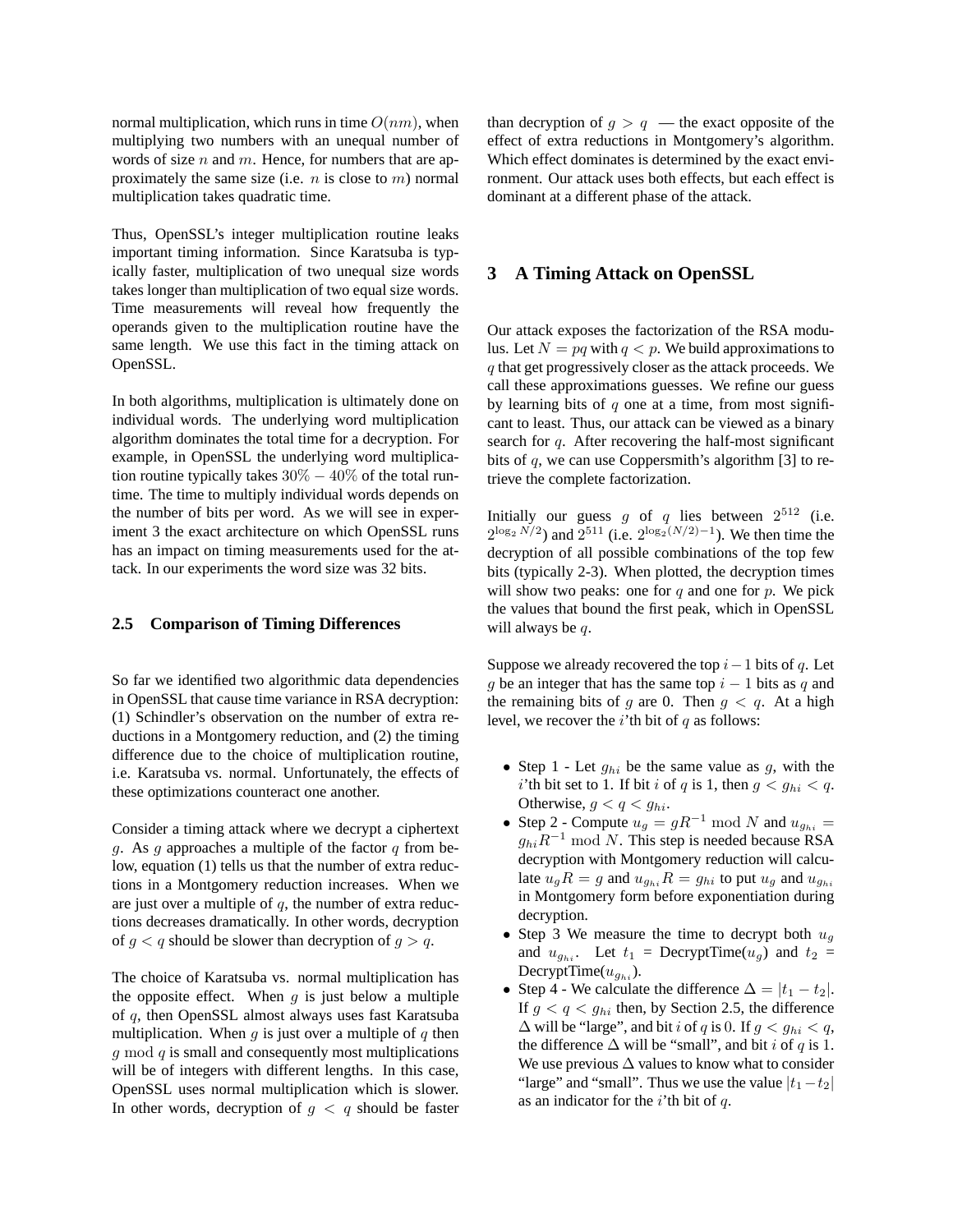When the  $i$ 'th bit is 0, the "large" difference can either be negative or positive. In this case, if  $t_1 - t_2$  is positive then  $\text{DecryptTime}(g) > \text{DecryptTime}(g_{hi})$ , and the Montgomery reductions dominated the time difference. If  $t_1 - t_2$  is negative, then DecryptTime(g) < DecryptTime( $g_{hi}$ ), and the multi-precision multiplication dominated the time difference.

Formatting of RSA plaintext, e.g. PKCS 1, does not affect this timing attack. We also do not need the value of the decryption, only how long the decryption takes.

#### **3.1 Exponentiation Revisited**

We would like  $|t_{g_1} - t_{g_2}| \gg |t_{g_3} - t_{g_4}|$  when  $g_1 < q < g_2$ and  $g_3 < g_4 < q$ . Time measurements that have this property we call a strong indicator for bits of  $q$ , and those that do not are a weak indicator for bits of  $q$ . Square and multiply exponentiation results in a strong indicator because there are approximately  $\frac{\log_2 d}{2}$  multiplications by  $g$  during decryption. However, in sliding windows with window size  $w (w = 5$  in OpenSSL) the expected number of multiplications by  $q$  is only:

$$
E[4 \text{ multiply by g}] \approx \frac{\log_2 d}{2^{w-1}(w+1)}
$$

resulting in a weak indicator.

To overcome this we query at a *neighborhood* of values  $g, g+1, g+2, ..., g+n$ , and use the result as the decrypt time for  $g$  (and similarly for  $g_{hi}$ ). The total decryption time for  $g$  or  $g_{hi}$  is then:

$$
T_g = \sum_{i=0}^n \texttt{DecryptTime}(g+i)
$$

We define  $T<sub>g</sub>$  as the time to compute g with sliding windows when considering a neighborhood of values. As *n* grows,  $|T_g - T_{g_{hi}}|$  typically becomes a stronger indicator for a bit of  $q$  (at the cost of additional decryption queries).

#### **4 Real-world scenarios**

As mentioned in the introduction there are a number of scenarios where the timing attack applies to networked servers. We discuss an attack on SSL applications, such as stunnel [23] and an Apache web server with mod SSL [12], and an attack on trusted computing projects such as Microsoft's NGSCB (formerly Palladium).

During a standard full SSL handshake the SSL server performs an RSA decryption using its private key. The SSL server decryption takes place after receiving the CLIENT-KEY-EXCHANGE message from the SSL client. The CLIENT-KEY-EXCHANGE message is composed on the client by encrypting a PKCS 1 padded random bytes with the server's public key. The randomness encrypted by the client is used by the client and server to compute a shared master secret for end-to-end encryption.

Upon receiving a CLIENT-KEY-EXCHANGE message from the client, the server first decrypts the message with its private key and then checks the resulting plaintext for proper PKCS 1 formatting. If the decrypted message is properly formatted, the client and server can compute a shared master secret. If the decrypted message is not properly formatted, the server generates its own random bytes for computing a master secret and continues the SSL protocol. Note that an improperly formatted CLIENT-KEY-EXCHANGE message prevents the client and server from computing the same master secret, ultimately leading the server to send an ALERT message to the client indicating the SSL handshake has failed.

In our attack, the client substitutes a properly formatted CLIENT-KEY-EXCHANGE message with our guess g. The server decrypts g as a normal CLIENT-KEY-EXCHANGE message, and then checks the resulting plaintext for proper PKCS 1 padding. Since the decryption of  $g$  will not be properly formatted, the server and client will not compute the same master secret, and the client will ultimately receive an ALERT message from the server. The attacking client computes the time difference from sending  $g$  as the CLIENT-KEY-EXCHANGE message to receiving the response message from the server as the time to decrypt  $g$ . The client repeats this process for each value of of  $g$  and  $g_{hi}$  needed to calculate  $T_g$  and  $T_{g_{hi}}$ .

Our experiments are also relevant to trusted computing efforts such as NGSCB. One goal of NGSCB is to provide sealed storage. Sealed storage allows an application to encrypt data to disk using keys unavailable to the user. The timing attack shows that by asking NGSCB to decrypt data in sealed storage a user may learn the secret application key. Therefore, it is essential that the secure storage mechanism provided by projects such as NGSCB defend against this timing attack.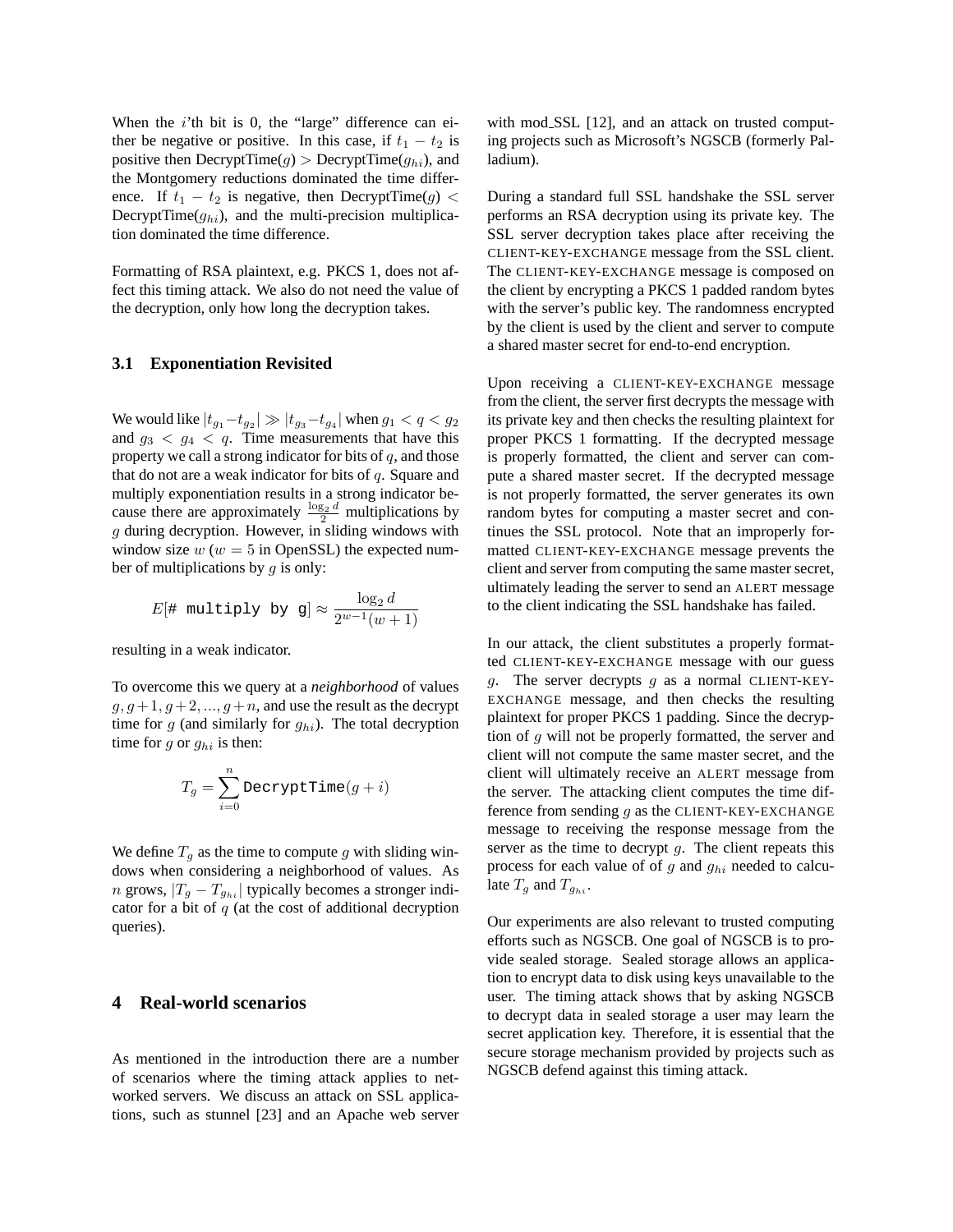As mentioned in the introduction, RSA applications (and subsequently SSL applications using RSA for key exchange) using a hardware crypto accelerator are not vulnerable since most crypto accelerators implement defenses against the timing attack. Our attack applies to software based RSA implementations that do not defend against timing attacks as discussed in section 6.

# **5 Experiments**

We performed a series of experiments to demonstrate the effectiveness of our attack on OpenSSL. In each case we show the factorization of the RSA modulus  $N$  is vulnerable. We show that a number of factors affect the efficiency of our timing attack.

Our experiments consisted of:

- 1. Test the effects of increasing the number of decryption requests, both for the same ciphertext and a neighborhood of ciphertexts.
- 2. Compare the effectiveness of the attack based upon different keys.
- 3. Compare the effectiveness of the attack based upon machine architecture and common compile-time optimizations.
- 4. Compare the effectiveness of the attack based upon source-based optimizations.
- 5. Compare inter-process vs. local network attacks.
- 6. Compare the effectiveness of the attack against two common SSL applications: an Apache web server with mod SSL and stunnel.

The first four experiments were carried out inter-process via TCP, and directly characterize the vulnerability of OpenSSL's RSA decryption routine. The fifth experiment demonstrates our attack succeeds on the local network. The last experiment demonstrates our attack succeeds on the local network against common SSLenabled applications.

#### **5.1 Experiment Setup**

Our attack was performed against OpenSSL 0.9.7, which does not blind RSA operations by default. All tests were run under RedHat Linux 7.3 on a 2.4 GHz Pentium 4 processor with 1 GB of RAM, using gcc 2.96 (RedHat). All keys were generated at random via OpenSSL's key generation routine.

For the first 5 experiments we implemented a simple TCP server that read an ASCII string, converted the string to OpenSSL's internal multi-precision representation, then performed the RSA decryption. The server returned 0 to signify the end of decryption. The TCP client measured the time from writing the ciphertext over the socket to receiving the reply.

Our timing attack requires a clock with fine resolution. We use the Pentium cycle counter on the attacking machine as such a clock, giving us a time resolution of 2.4 billion ticks per second. The cycle counter increments once per clock tick, regardless of the actual instruction issued. Thus, the decryption time is the cycle counter difference between sending the ciphertext to receiving the reply. The cycle counter is accessible via the "rdtsc" instruction, which returns the 64-bit cycle count since CPU initialization. The high 32 bits are returned into the EDX register, and the low 32 bits into the EAX register. As recommended in [7], we use the "cpuid" instruction to serialize the processor to prevent out-of-order execution from changing our timing measurements. Note that cpuid and rdtsc are only used by the attacking client, and that neither instruction is a privileged operation. Other architectures have a similar a counter, such as the UltraSparc %tick register.

OpenSSL generates RSA moduli  $N = pq$  where  $q < p$ . In each case we target the smaller factor,  $q$ . Once  $q$  is known, the RSA modulus is factored and, consequently, the server's private key is exposed.

### **5.2 Experiment 1 - Number of Ciphertexts**

This experiment explores the parameters that determine the number of queries needed to expose a single bit of an RSA factor. For any particular bit of  $q$ , the number of queries for guess  $g$  is determined by two parameters: neighborhood size and sample size.

- **Neighborhood size.** For every bit of  $q$  we measure the decryption time for a neighborhood of values  $g, g+$  $1, g+2, ..., g+n$ . We denote this neighborhood size by  $n$ .
- **Sample size.** For each value  $g + i$  in a neighborhood we sample the decryption time multiple times and compute the mean decryption time. The number of times we query on each value  $g + i$  is called the sample size and is denoted by  $s$ .

The total number of queries needed to compute  $T_g$  is then  $s * n$ .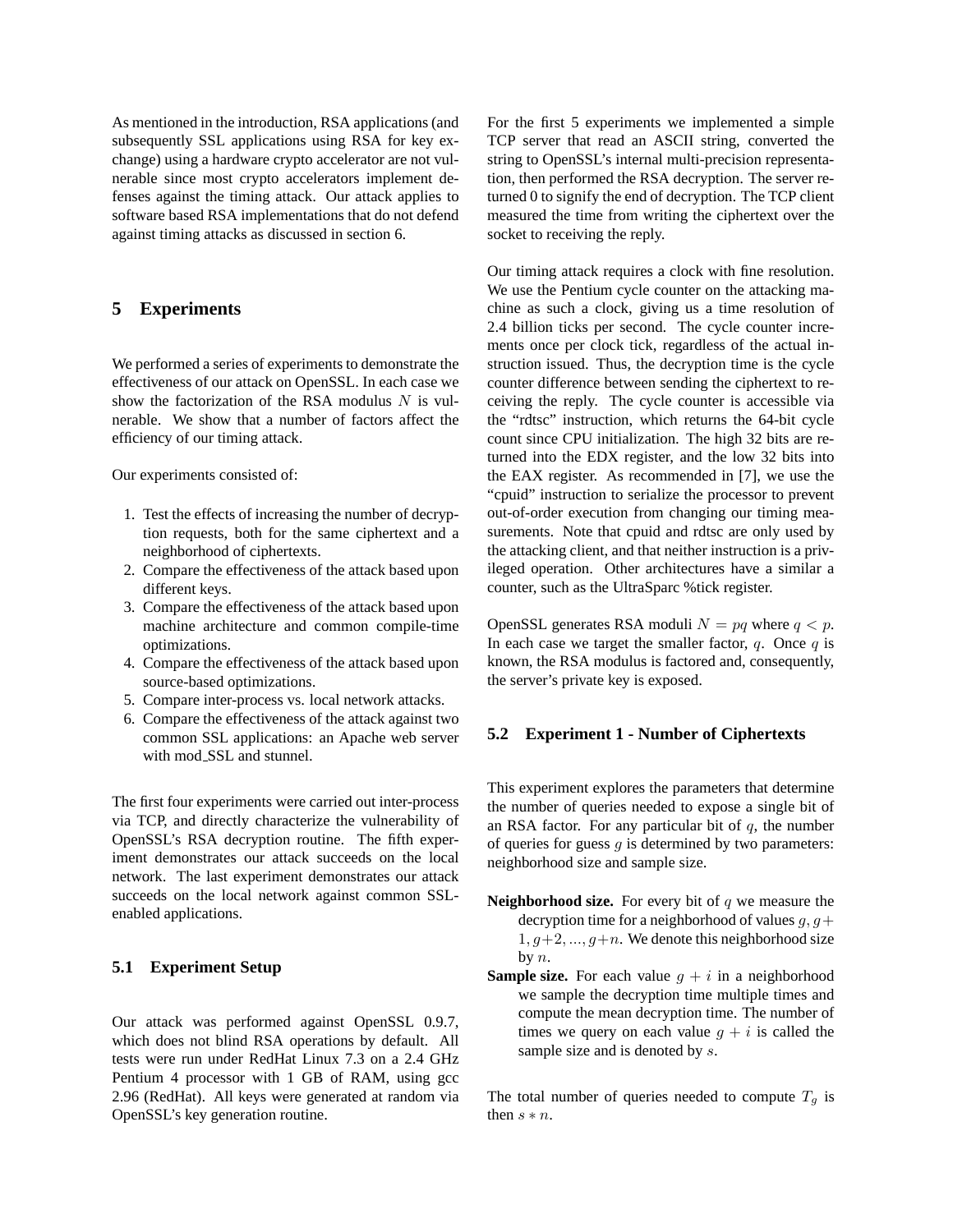

(a) The time variance for decrypting a particular ciphertext decreases as we increase the number of samples taken.

(b) By increasing the neighborhood size we increase the zeroone gap between a bit of  $q$  that is 0 and a bit of  $q$  that is 1.

Figure 2: Parameters that affect the number of decryption queries of  $q$  needed to guess a bit of the RSA factor.

To overcome the effects of a multi-user environment, we repeatedly sample  $q+k$  and use the median time value as the effective decryption time. Figure 2(a) shows the difference between median values as sample size increases. The number of samples required to reach a stable decryption time is surprising small, requiring only 5 samples to give a variation of under 20000 cycles (approximately 8 microseconds), well under that needed to perform a successful attack.

We call the gap between when a bit of  $q$  is 0 and 1 the *zero-one* gap. This gap is related to the difference  $|T_q - T_q|$  $T_{g_{hi}}$ , which we expect to be large when a bit of q is 0 and small otherwise. The larger the gap, the stronger the indicator that bit  $i$  is 0, and the smaller chance of error. Figure 2(b) shows that increasing the neighborhood size increases the size of the zero-one gap when a bit of  $q$  is 0, but is steady when a bit of  $q$  is 1.

The total number of queries to recover a factor is  $2ns *$  $\log_2 N/4$ , where N is the RSA public modulus. Unless explicitly stated otherwise, we use a sample size of 7 and a neighborhood size of 400 on all subsequent experiments, resulting in 1433600 total queries. With these parameters a typical attack takes approximately 2 hours. In practice, an effective attack may need far fewer samples, as the neighborhood size can be adjusted dynamically to give a clear zero-one gap in the smallest number of queries.

#### **5.3 Experiment 2 - Different Keys**

We attacked several 1024-bit keys, each randomly generated, to determine the ease of breaking different moduli. In each case we were able to recover the factorization of N. Figure  $3(a)$  shows our results for 3 different keys. For clarity, we include only bits of  $q$  that are 0, as bits of q that are 1 are close to the  $x$ -axis. In all our figures the time difference  $T_g - T_{ghi}$  is the zero-one gap. When the zero-one gap for bit  $i$  is far from the x-axis we can correctly deduce that bit  $i$  is 0.

With all keys the zero-one gap is positive for about the first 32 bits due to Montgomery reductions, since both g and  $g_{hi}$  use Karatsuba multiplication. After bit 32, the difference between Karatsuba and normal multiplication dominate until overcome by the sheer size difference between  $\log_2(g \mod q) - \log_2(g_{hi} \mod q)$ . The size difference alters the zero-one gaps because as bits of  $q$  are guessed,  $g_{hi}$  becomes smaller while  $g$  remains  $\approx \log_2 q$ . The size difference counteracts the effects of Karatsuba vs. normal multiplication. Normally the resulting zero-one gap shift happens around multiples of 32 (224 for key 1, 191 for key 2 and 3), our machine word size. Thus, an attacker should be aware that the zero-one gap may flip signs when guessing bits that are around multiples of the machine word size.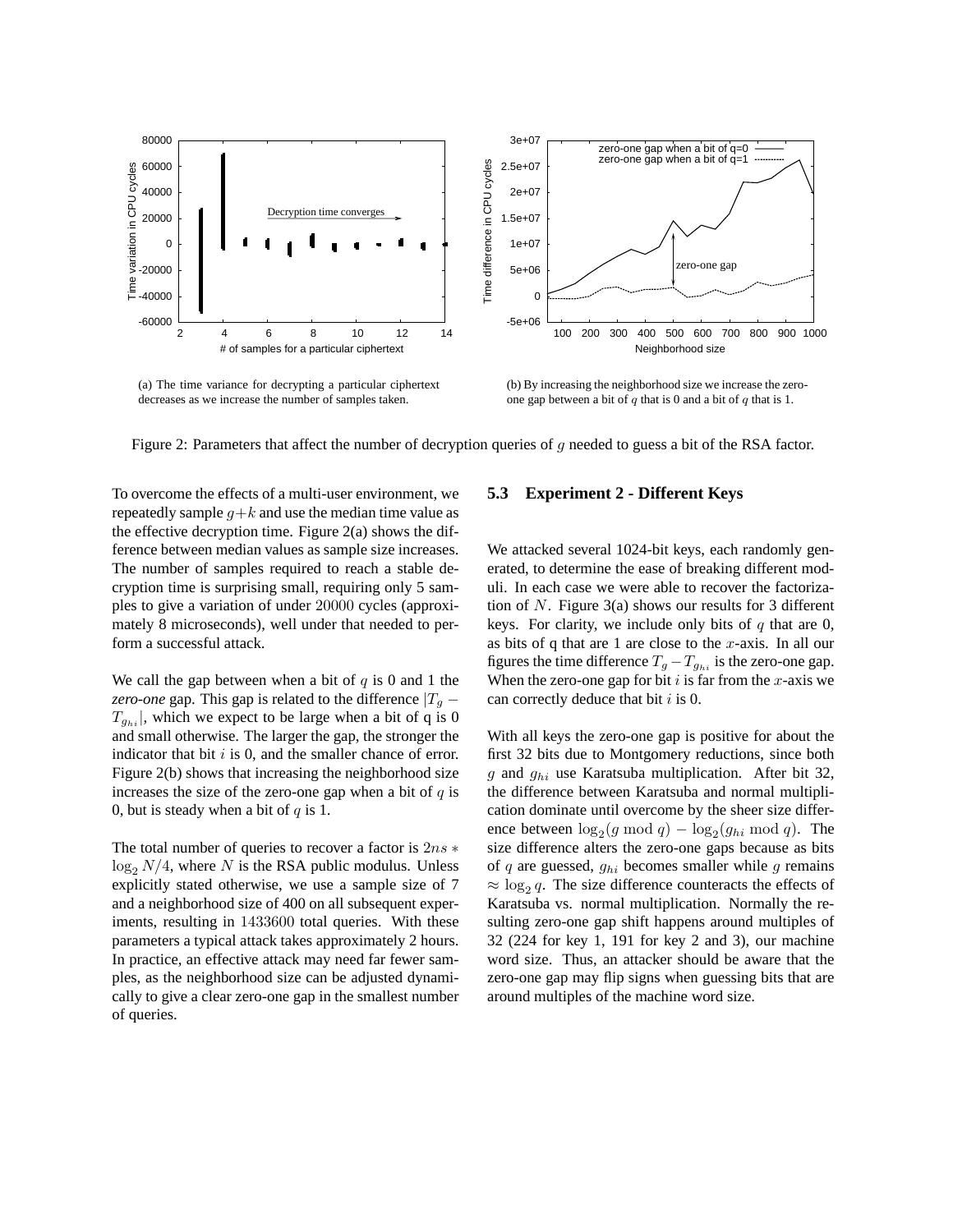

(a) The zero-one gap  $T_g - T_{g_{hi}}$  indicates that we can distinguish between bits that are  $0$  and 1 of the RSA factor  $q$  for 3 different randomly-generated keys. For clarity, bits of q that are 1 are omitted, as the  $x$ -axis can be used for reference for this case.



(b) When the neighborhood is 400, the zero-one gap is small for some bits in key 3, making it difficult to distinguish between the 0 and 1 bits of q. By increasing the neighborhood size to 800, the zero-one gap is increased and we can launch a successful attack.

Figure 3: Breaking 3 RSA Keys by looking at the zero-one gap time difference

As discussed previously we can increase the size of the neighborhood to increase  $|T_g - T_{g_{hi}}|$ , giving a stronger indicator. Figure 3(b) shows the effects of increasing the neighborhood size from 400 to 800 to increase the zeroone gap, resulting in a strong enough indicator to mount a successful attack on bits 190-220 of  $q$  in key 3.

The results of this experiment show that the factorization of each key is exposed by our timing attack by the zeroone gap created by the difference when a bit of  $q$  is 0 or 1. The zero-one gap can be increased by increasing the neighborhood size if hard-to-guess bits are encountered.

# **5.4 Experiment 3 - Architecture and Compile-Time Effects**

In this experiment we show how the computer architecture and common compile-time optimizations can affect the zero-one gap in our attack. Previously, we have shown how algorithmically the number of extra Montgomery reductions and whether normal or Karatsuba multiplication is used results in a timing attack. However, the exact architecture on which decryption is performed can change the zero-one gap.

To show the effect of architecture on the timing attack, we begin by showing the total number of instructions retired agrees with our algorithmic analysis of OpenSSL's decryption routines. An instruction is retired when it completes and the results are written to the

destination [8]. However, programs with similar retirement counts may have different execution profiles due to different run-time factors such as branch predictions, pipeline throughput, and the L1 and L2 cache behavior.

We show that minor changes in the code can change the timing attack in two programs: "regular" and "extrainst". Both programs time local calls to the OpenSSL decryption routine, i.e. unlike other programs presented "regular" and "extra-inst" are not network clients attacking a network server. The "extra-inst" is identical to "regular" except 6 additional nop instructions inserted before timing decryptions. The nop's only change subsequent code offsets, including those in the linked OpenSSL library.

Table 1 shows the timing attack with both programs for two bits of q. Montgomery reductions cause a positive instruction retired difference for bit 30, as expected. The difference between Karatsuba and normal multiplication cause a negative instruction retired difference for bit 32, again as expected. However, the difference  $T_q - T_{q_{hi}}$ does not follow the instructions retired difference. On bit 30, there is about a 4 million extra cycles difference between the "regular" and "extra-inst" programs, even though the instruction retired count decreases. For bit 32, the change is even more pronounced: the zero-one gap changes sign between the "normal" and "extra-inst" programs while the instructions retired are similar!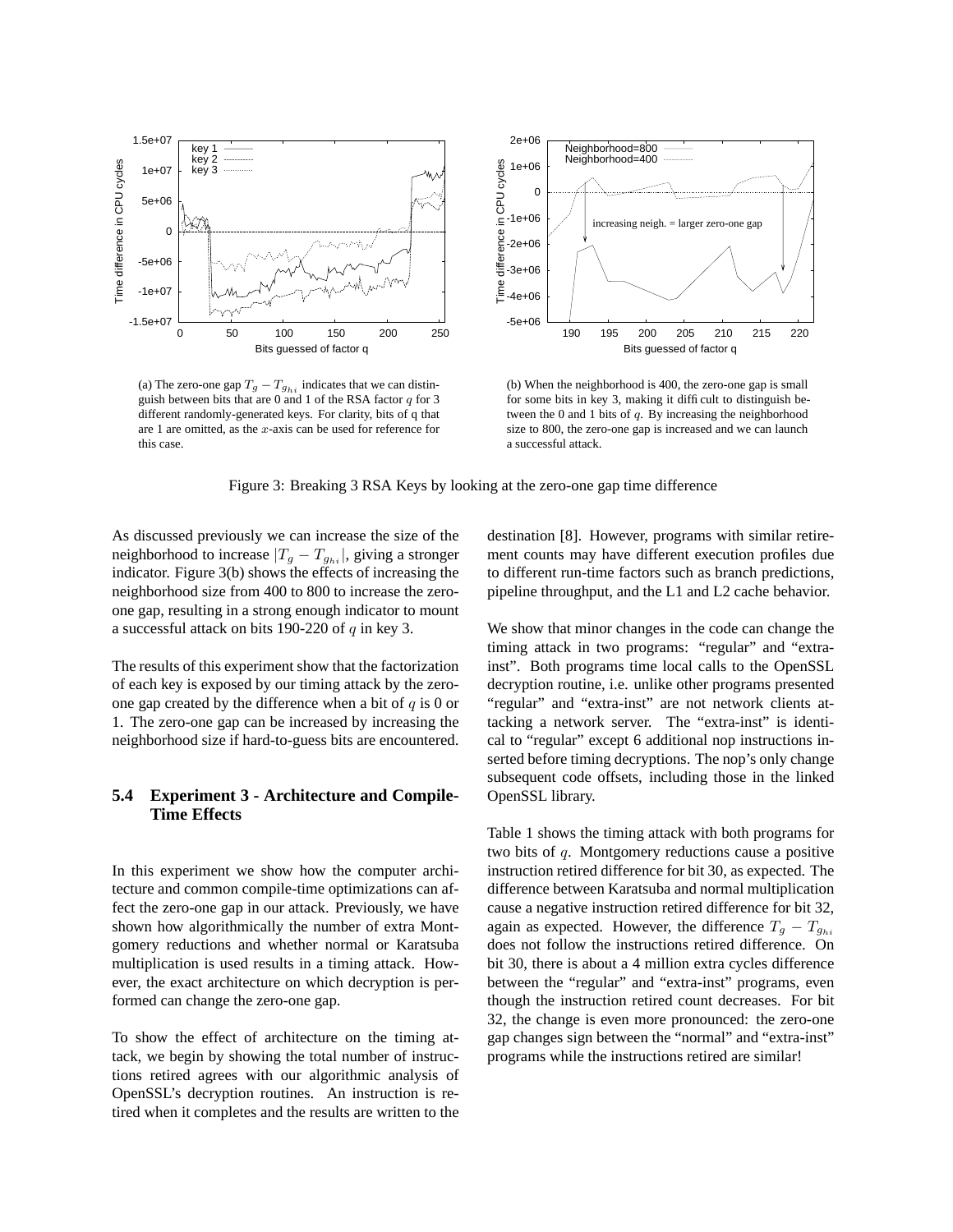|              | $g-g_{hi}$ retired | $T_q - T_{g_{hi}}$ cycles |
|--------------|--------------------|---------------------------|
| "regular"    | 4579248            | 6323188                   |
| bit 30       | $(0.009\%)$        | (0.057%)                  |
| "extra-inst" | 7641653            | 2392299                   |
| bit 30       | (0.016%)           | $(0.022\%)$               |
| "regular"    | -14275879          | $-5429545$                |
| bit 32       | $(-0.029%)$        | $(-0.049%)$               |
| "extra-inst" | -13187257          | 1310809                   |
| bit 32       | $(-0.027%)$        | $(0.012\%)$               |

Table 1: Bit 30 of  $q$  for both "regular" and "extra-inst" (which has a few additional nop's) have a positive instructions retired difference due to Montgomery reductions. Similarly, bit 32 has a negative instruction difference due to normal vs. Karatsuba multiplication. However, the addition of a few nop instructions in the "extrainstr" program changes the timing profile, most notably for bit 32. The percentages given are the difference divided by either the total of instructions retired or cycles as appropriate.

Extensive profiling using Intel's VTune [6] shows no single cause for the timing differences. However, two of the most prevalent factors were the L1 and L2 cache behavior and the number of instructions speculatively executed incorrectly. For example, while the "regular" program suffers approximately 0.139% L1 and L2 cache misses per load from memory on average, "extra-inst" has approximately 0.151% L1 and L2 cache misses per load. Additionally, the "regular" program speculatively executed about 9 million micro-operations incorrectly. Since the timing difference detected in our attack is only about 0.05% of total execution time, we expect the runtime factors to heavily affect the zero-one gap. However, under normal circumstances some zero-one gap should be present due to the input data dependencies during decryption.

The total number of decryption queries required for a successful attack also depends upon how OpenSSL is compiled. The compile-time optimizations change both the number of instructions, and how efficiently instructions are executed on the hardware. To test the effects of compile-time optimizations, we compiled OpenSSL three different ways:

• **Optimized** (-O3 -fomit-frame-pointer -mcpu=pentium): The default OpenSSL flags for Intel. -O3 is the optimization level,

-fomit-frame-pointer omits the frame pointer, thus freeing up an extra register, and -mcpu=pentium enables more sophisticated resource scheduling.



Figure 4: Different compile-time flags can shift the zeroone gap by changing the resulting code and how efficiently it can be executed.

- **No Pentium flag** (-O3 -fomit-frame-pointer): The same as the above, but without -mcpu sophisticated resource scheduling is not done, and an i386 architecture is assumed.
- **Unoptimized** (-g ): Enable debugging support.

Each different compile-time optimization changed the zero-one gap. Figure 4 compares the results of each test. For readability, we only show the difference  $T_q - T_{q_{hi}}$ when bit i of q is  $0 (g < q < g_{hi})$ . The case where bit  $i = 1$  shows little variance based upon the optimizations, and the x-axis can be used for reference.

Recall we expected Montgomery reductions to dominate when guessing the first 32 bits (with a positive zero-one gap), switching to Karatsuba vs. normal multiplication (with a negative zero-one gap) thereafter. Surprisingly, the unoptimized OpenSSL is unaffected by the Karatsuba vs. normal multiplication. Another surprising difference is the zero-one gap is more erratic when the -mcpu flag is omitted.

In these tests we again made about 1.4 million decryption queries. We note that without optimizations (-g), separate tests allowed us to recover the factorization with less than 359000 queries. This number could be reduced further by dynamically reducing the neighborhood size as bits of  $q$  are learned. Also, our tests of OpenSSL 0.9.6g were similar to the results of 0.9.7, suggesting previous versions of OpenSSL are also vulnerable.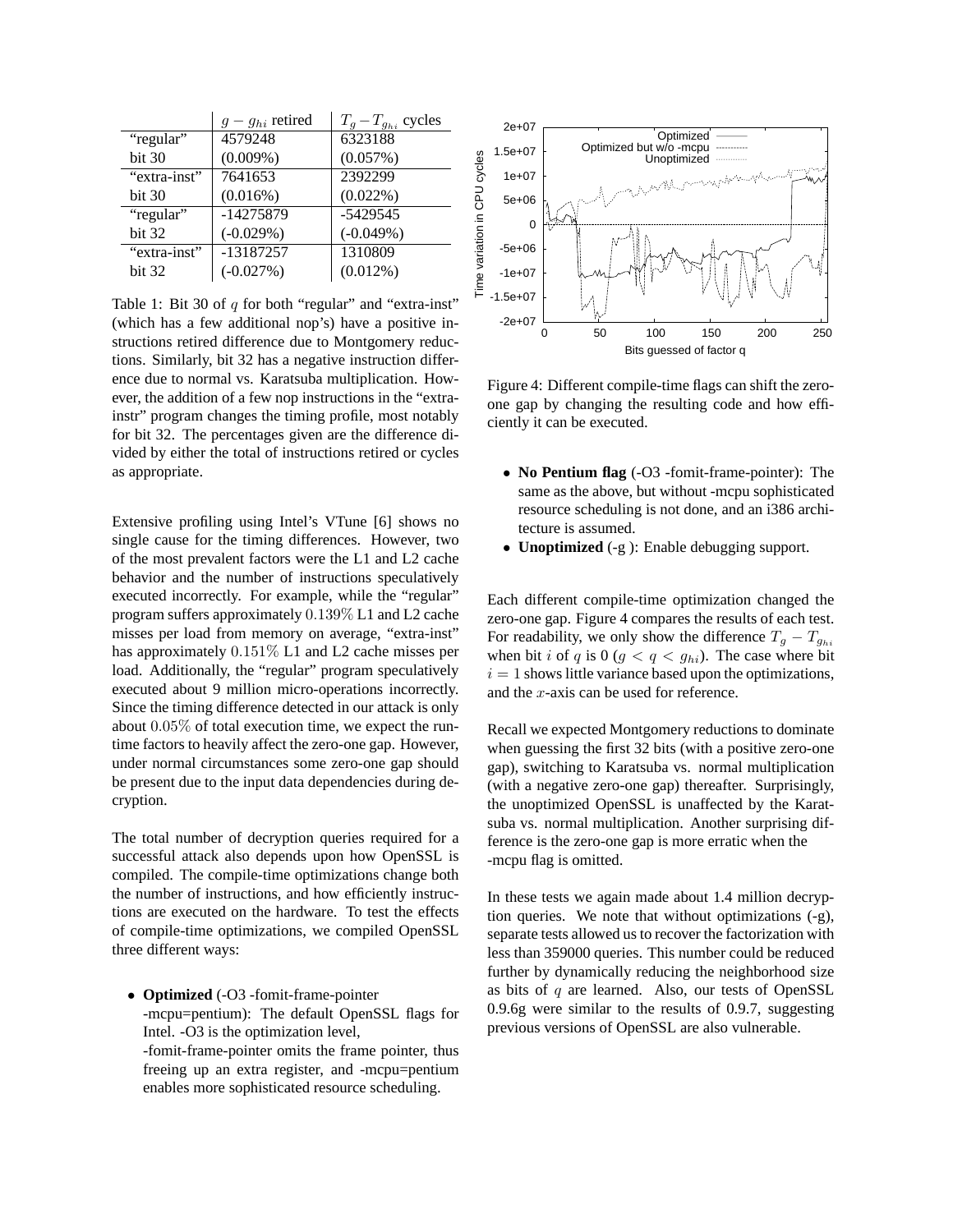

Figure 5: Minor source-based optimizations change the zero-one gap as well. As a consequence, code that doesn't appear initially vulnerable may become so as the source is patched.

One conclusion we draw is that users of binary crypto libraries may find it hard to characterize their risk to our attack without complete understanding of the compiletime options and exact execution environment. Common flags such as enabling debugging support allow our attack to recover the factors of a 1024-bit modulus in about 1/3 million queries. We speculate that less complex architectures will be less affected by minor code changes, and have the zero-one gap as predicted by the OpenSSL algorithm analysis.

# **5.5 Experiment 4 - Source-based Optimizations**

Source-based optimizations can also change the zeroone gap. RSA library developers may believe their code is not vulnerable to the timing attack based upon testing. However, subsequent patches may change the code profile resulting in a timing vulnerability. To show that minor source changes also affect our attack, we implemented a minor patch that improves the efficiency of the OpenSSL 0.9.7 CRT decryption check. Our patch has been accepted for future incorporation to OpenSSL (tracking ID 475).

After a CRT decryption, OpenSSL re-encrypts the result (mod  $N$ ) and verifies the result is identical to the original ciphertext. This verification step prevents an incorrect CRT decryption from revealing the factors of the modulus [2]. By default, OpenSSL needlessly recalculates both Montgomery parameters R and  $R^{-1}$  mod N on every decryption. Our minor patch allows OpenSSL



Figure 6: The timing attack succeeds over a local network. We contrast our results with the attack interprocess.

to cache both values between decryptions with the same key. Our patch does not affect any other aspect of the RSA decryption other than caching these values. Figure 5 shows the results of an attack both with and without the patch.

The zero-one gap is shifted because the resulting code will have a different execution profile, as discussed in the previous experiment. While our specific patch decreases the size of the zero-one gap, other patches may increase the zero-one gap. This shows the danger of assuming a specific application is not vulnerable due to timing attack tests, as even a small patch can change the run-time profile and either increase or decrease the zero-one gap. Developers should instead rely upon proper algorithmic defenses as discussed in section 6.

# **5.6 Experiment 5 - Interprocess vs. Local Network Attacks**

To show that local network timing attacks are practical, we connected two computers via a 10/100 Mb Hawking switch, and compared the results of the attack interprocess vs. inter-network. Figure 6 shows that the network does not seriously diminish the effectiveness of the attack. The noise from the network is eliminated by repeated sampling, giving a similar zero-one gap to inter-process. We note that in our tests a zero-one gap of approximately 1 millisecond is sufficient to receive a strong indicator, enabling a successful attack. Thus, networks with less than 1ms of variance are vulnerable.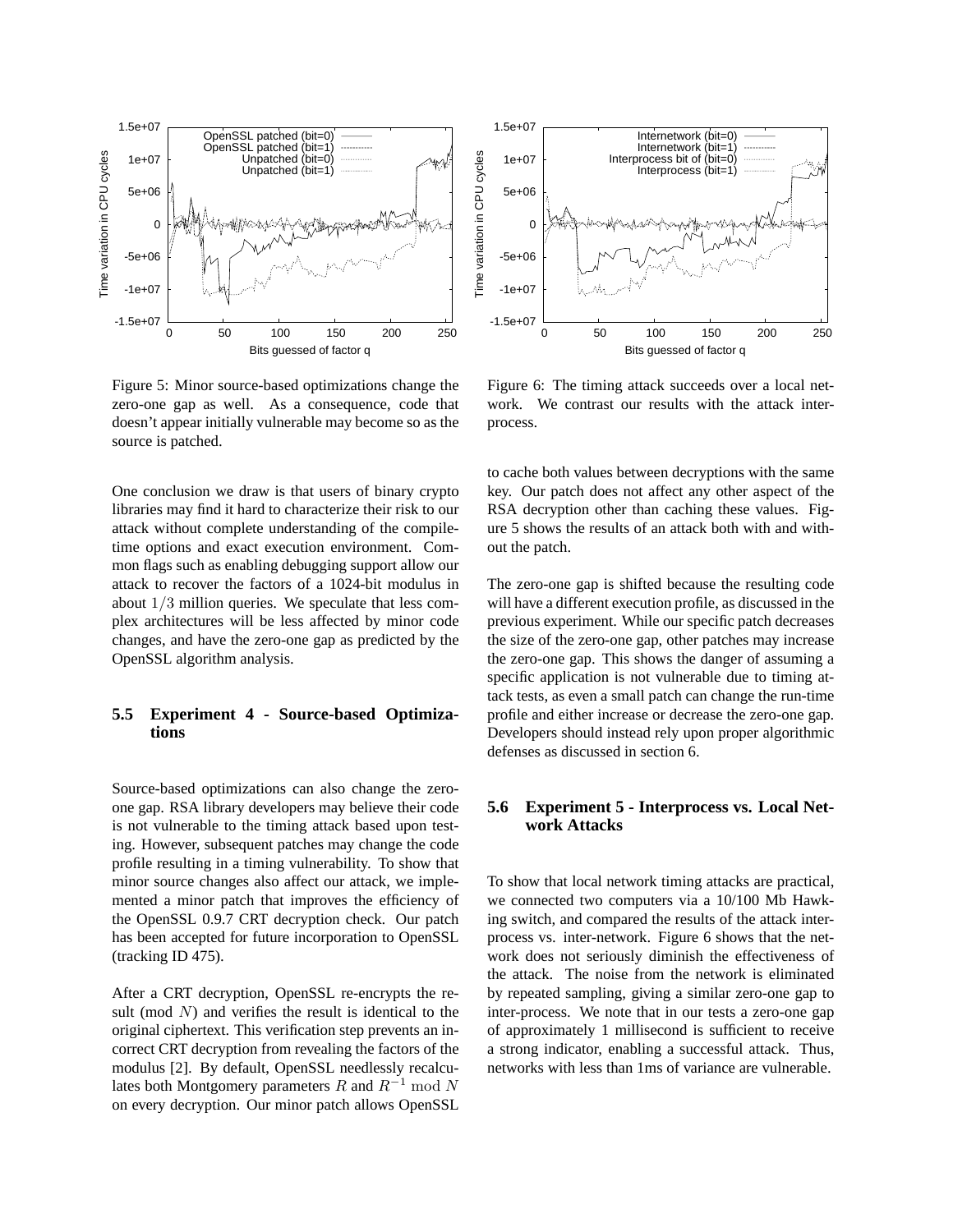

(a) The zero-one gaps when attacking Apache+mod SSL and stunnel separated by one switch.

(b) The zero-one gap when attacking Apache+mod SSL separated by several routers and a network backbone.

Figure 7: Applications using OpenSSL 0.9.7 are vulnerable, even on a large network.

Inter-network attacks allow an attacker to also take advantage of faster CPU speeds for increasing the accuracy of timing measurements. Consider machine 1 with a slower CPU than machine 2. Then if machine 2 attacks machine 1, the faster clock cycle allows for finer grained measurements of the decryption time on machine 1. Finer grained measurements should result in fewer queries for the attacker, as the zero-one gap will be more distinct.

# **5.7 Experiment 6 - Attacking SSL Applications on the Local Network**

We show that OpenSSL applications are vulnerable to our attack from the network. We compiled Apache 1.3.27 + mod SSL 2.8.12 and stunnel 4.04 per the respective "INSTALL" files accompanying the software. Apache+mod SSL is a commonly used secure web server. stunnel allows TCP/IP connections to be tunneled through SSL.

We begin by showing servers connected by a single switch are vulnerable to our attack. This scenario is relevant when the attacker has access to a machine near the OpenSSL-based server. Figure 7(a) shows the result of attacking stunnel and mod SSL where the attacking client is separated by a single switch. For reference, we also include the results for a similar attack against the simple RSA decryption server from the previous experiments.

Interestingly, the zero-one gap is larger for Apache+mod SSL than either the simple RSA decryption server or stunnel. As a result, successfully attacking Apache+mod SSL requires fewer queries than stunnel. Both applications have a sufficiently large zero-one gap to be considered vulnerable.

To show our timing attacks can work on larger networks, we separated the attacking client from the Apache+mod SSL server by our campus backbone. The webserver was hosted in a separate building about a half mile away, separated by three routers and a number of switches on the network backbone. Figure 7(b) shows the effectiveness of our attack against Apache+mod SSL on this larger LAN, contrasted with our previous experiment where the attacking client and server are separated by only one switch.

This experiment highlights the difficulty in determining the minimum number of queries for a successful attack. Even though both stunnel and mod SSL use the exact same OpenSSL libraries and use the same parameters for negotiating the SSL handshake, the run-time differences result in different zero-one gaps. More importantly, our attack works even when the attacking client and application are separated by a large network.

### **6 Defenses**

We discuss three possible defenses. The most widely accepted defense against timing attacks is to perform RSA blinding. The RSA blinding operation calculates  $x = r<sup>e</sup>g$  mod N before decryption, where r is random,  $e$  is the RSA encryption exponent, and  $q$  is the ciphertext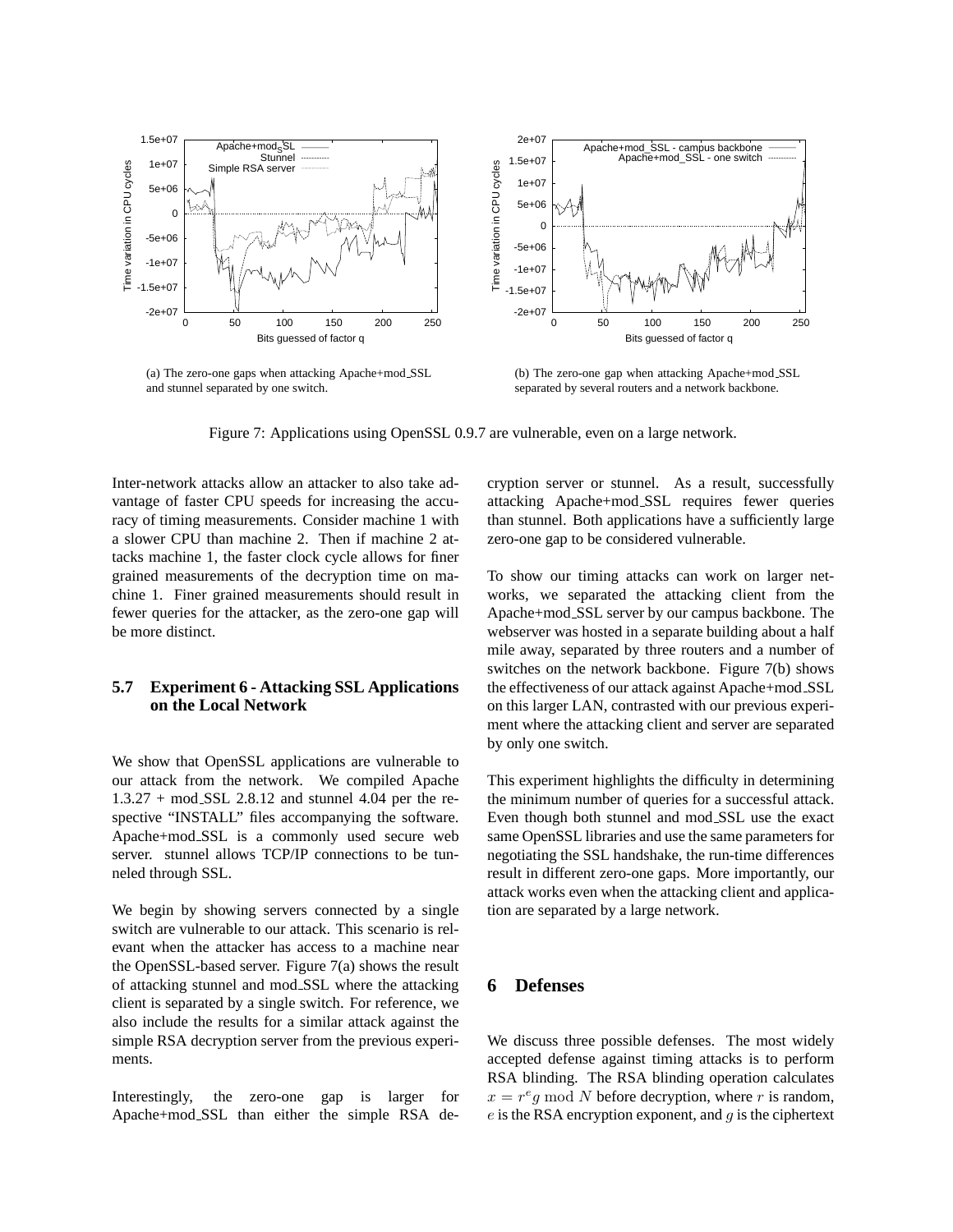to be decrypted.  $x$  is then decrypted as normal, followed by division by r, i.e.  $x^e/r \bmod N$ . Since r is random,  $x$  is random and timing the decryption should not reveal information about the key. Note that  $r$  should be a new random number for every decryption. According to [17] the performance penalty is  $2\% - 10\%$ , depending upon implementation. Netscape/Mozilla's NSS library uses blinding. Blinding is available in OpenSSL, but not enabled by default in versions prior to 0.9.7b. Figure 8 shows that blinding in OpenSSL 0.9.7b defeats our attack. We hope this paper demonstrates the necessity of enabling this defense.



Figure 8: Our attack against Apache+mod SSL using OpenSSL 0.9.7b is defeated because blinding is enabled by default.

Two other possible defenses are suggested often, but are a second choice to blinding. The first is to try and make all RSA decryptions not dependent upon the input ciphertext. In OpenSSL one would use only one multiplication routine and always carry out the extra reduction in Montgomery's algorithm, as proposed by Schindler in [18]. If an extra reduction is not needed, we carry out a "dummy" extra reduction and do not use the result. Karatsuba multiplication can always be used by calculating c mod  $p_i * 2^m$ , where c is the ciphertext,  $p_i$  is one of the RSA factors, and  $m = \log_2 p_i - \log_2 (c \mod p_i)$ . After decryption, the result is divided by  $2^{md}$  mod q to yield the plaintext. We believe it is harder to create and maintain code where the decryption time is not dependent upon the ciphertext. For example, since the result is never used from a dummy extra reduction during Montgomery reductions, it may inadvertently be optimized away by the compiler.

Another alternative is to require all RSA computations to be quantized, i.e. always take a multiple of some predefined time quantum. Matt Blaze's quantize library [1] is an example of this approach. Note that *all* decryptions must take the maximum time of *any* decryption, otherwise, timing information can still be used to leak information about the secret key.

Currently, the preferred method for protecting against timing attacks is to use RSA blinding. The immediate drawbacks to this solution is that a good source of randomness is needed to prevent attacks on the blinding factor, as well as the small performance degradation. In OpenSSL, neither drawback appears to be a significant problem.

# **7 Conclusion**

We devised and implemented a timing attack against OpenSSL — a library commonly used in web servers and other SSL applications. Our experiments show that, counter to current belief, the timing attack is effective when carried out between machines separated by multiple routers. Similarly, the timing attack is effective between two processes on the same machine and two Virtual Machines on the same computer. As a result of this work, several crypto libraries, including OpenSSL, now implement blinding by default as described in the previous section.

### **8 Acknowledgments**

This material is based upon work supported in part by the National Science Foundation under Grant No. 0121481 and the Packard Foundation. We thank the reviewers, Dr. Monica Lam, Ramesh Chandra, Constantine Sapuntzakis, Wei Dai, Art Manion and CERT/CC, and Dr. Werner Schindler for their comments while preparing this paper. We also thank Nelson Bolyard, Geoff Thorpe, Ben Laurie, Dr. Stephen Henson, Richard Levitte, and the rest of the OpenSSL, mod SSL, and stunnel development teams for their help in preparing patches to enable and use RSA blinding.

#### **References**

[1] Matt Blaze. Quantize wrapper library. http://islab.oregonstate.edu/ documents/People/blaze.